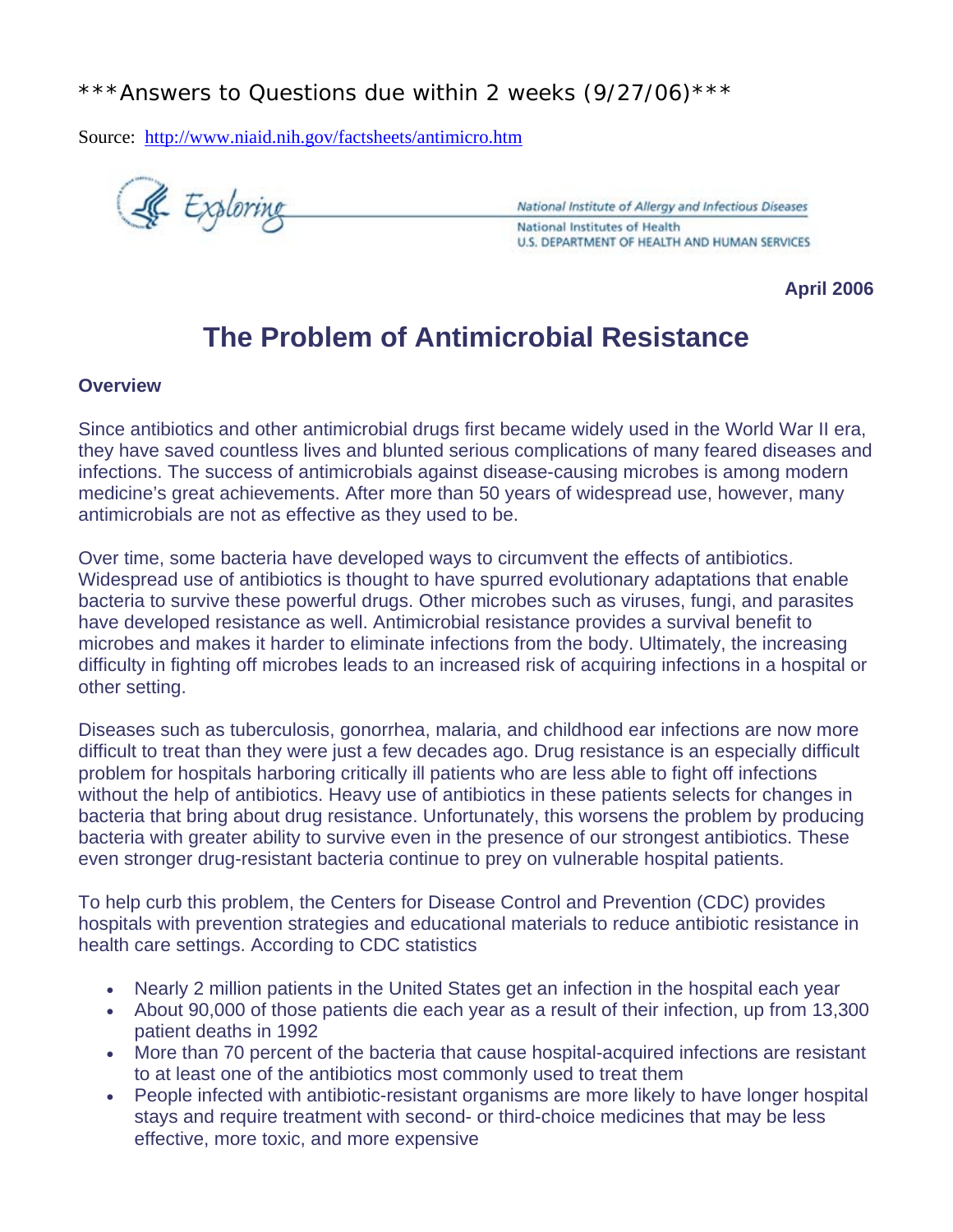In short, antimicrobial resistance is driving up health care costs, increasing the severity of disease, and increasing the death rates from certain infections.

### **ENVIRONMENT FORCES EVOLUTIONARY CHANGE**

A key factor in the development of antibiotic resistance is the ability of infectious organisms to adapt quickly to new environmental conditions. Bacteria are single-celled organisms that, compared with higher life forms, have small numbers of genes. Therefore, even a single random genetic mutation can greatly affect their ability to cause disease. And because most microbes reproduce by dividing every few hours, bacteria can evolve rapidly. A mutation that helps a microbe survive exposure to an antibiotic will quickly become dominant throughout the microbial population. Microbes also often acquire genes from each other, including genes that confer resistance.

The advantage microbes gain from their innate adaptability is augmented by the widespread and sometimes inappropriate use of antibiotics. A physician, wishing to placate an insistent patient who has a virus or an as-yet undiagnosed condition, sometimes inappropriately prescribes antibiotics. Also, when a patient does not finish taking a prescription for antibiotics, some bacteria may remain. These bacterial survivors are more likely to develop resistance and spread. Hospitals also provide a fertile environment for antibiotic-resistant germs as close contact among sick patients and extensive use of antibiotics select for resistant bacteria. Scientists also believe that the practice of adding antibiotics to agricultural feed promotes drug resistance.

### **A GROWING PROBLEM**

For all these reasons, antibiotic resistance has been a problem for nearly as long as we've been using antibiotics. Natural selection of penicillin-resistant strains in a bacterium known as *Staphylococcus aureus* began soon after penicillin was introduced in the 1940s. Today, antibiotic-resistant strains of *S. aureus* bacteria as well as various enterococci (bacteria that colonize the intestines) are common and pose a global health problem in hospitals. More and more hospital-acquired infections are resistant to the most powerful antibiotics available, such as vancomycin. These drugs are reserved to treat only the most stubborn infections to slow development of resistance to them.

There are multiple signs that the resistance problem is increasing.

- In 2003, epidemiologists reported in *The New England Journal of Medicine* that 5 to 10 percent of patients admitted to hospitals acquire an infection during their stay and that the risk for a hospital-acquired infection has risen steadily in recent decades.
- Increasing reliance on vancomycin has led to the emergence of vancomycin-resistant enterococci infections. According to CDC, prior to 1989, no U.S. hospital had reported any vancomycin-resistant enterococci but subsequently, such microbes have become common in U.S. hospitals.
- The first *S. aureus* infections resistant to vancomycin emerged in the United States in 2002, presenting physicians and patients with a serious problem. In July of that year, CDC reported that a Michigan patient with diabetes, vascular disease, and chronic kidney failure had developed the first *S. aureus* infection completely resistant to vancomycin. A similar case was reported in Pennsylvania in September 2002.